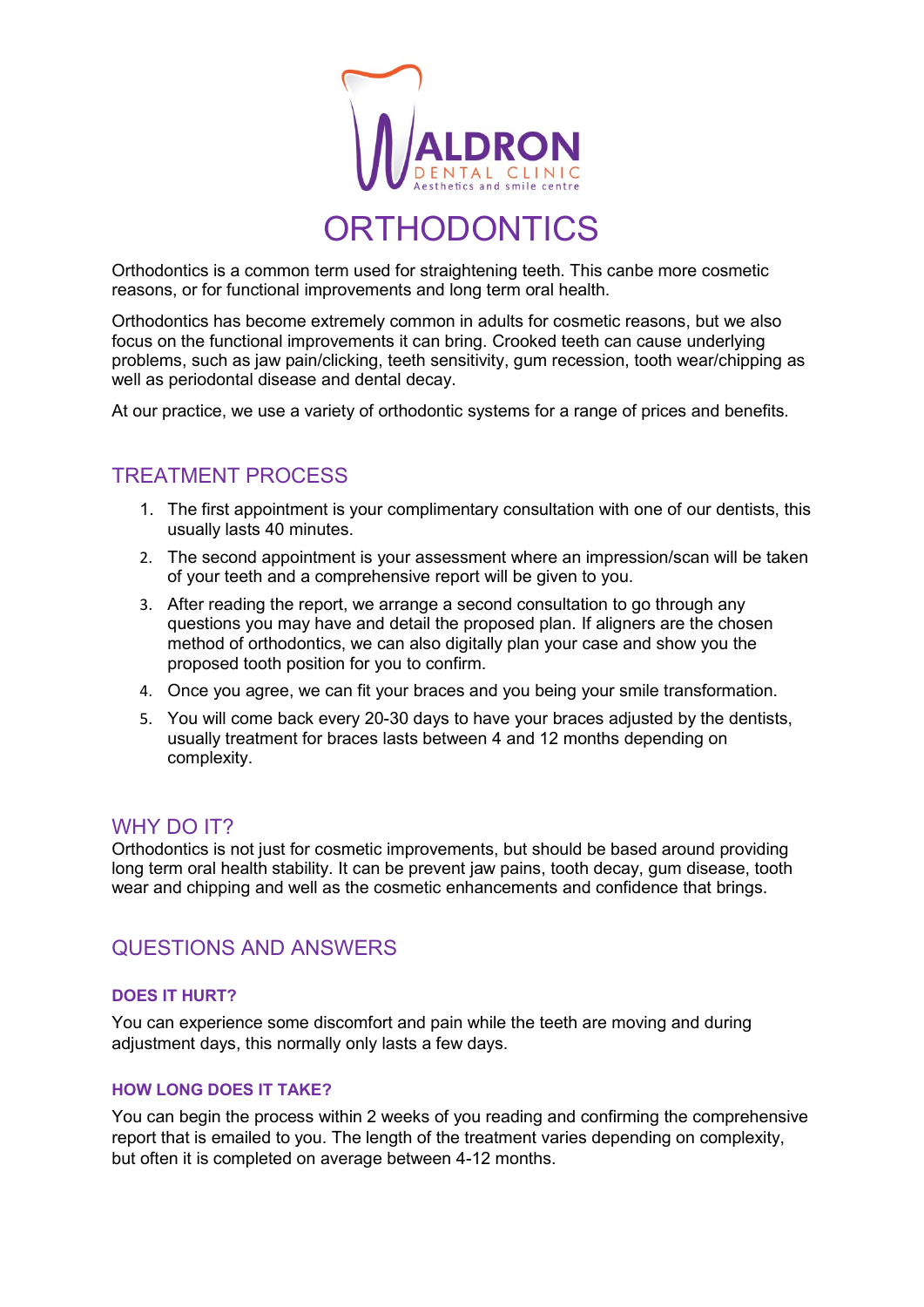

#### **WILL IT AFFECT MY SPEECH?**

No. Any speech changes are transient and gone within a couple of weeks maximum.

## **HOW MANY TIMES DO I NEED TO SEE THE ORTHODONTIST?**

On average the appointments are once a month but they are tailored according to your needs and the system that you choose. That means more convenience for you regardless of your level of busy activity or lifestyle.

#### **HOW EASY IS IT KEEP CLEAN?**

Clinical studies indicate that the elastomeric rings of traditional braces collect more bacteria and plaque and can lead to adverse gingival conditions. Clear aligners are very easy as they can be removed from the mouth.

#### **WOULD I NEED ADDITIONAL TREATMENT DONE?**

Our experienced team have treated over 10000 orthodontic and cosmetic patients. It is important that the health of the mouth is stable before attempting orthodontic treatment. This will be made more clear at the consultation.

At the end of treatment, you will need to wear retainers to maintain the teeth position-it is extremely important for your long term health. We do understand that orthodontic treatment for most patients is cosmetic, and additional cosmetic options will also be discussed, although these are optional.

#### **RISKS**

- Soreness initially and during tightening
- Slenderising the teeth with IPR
- Temporary attachments on teeth
- 4-12 month process
- Long term retention needed

#### **BENEFITS**

- Increased confidence
- Broader, healthier smile
- Space closure
- Improved function
- Long term oral health stability
- Fewer teeth chipping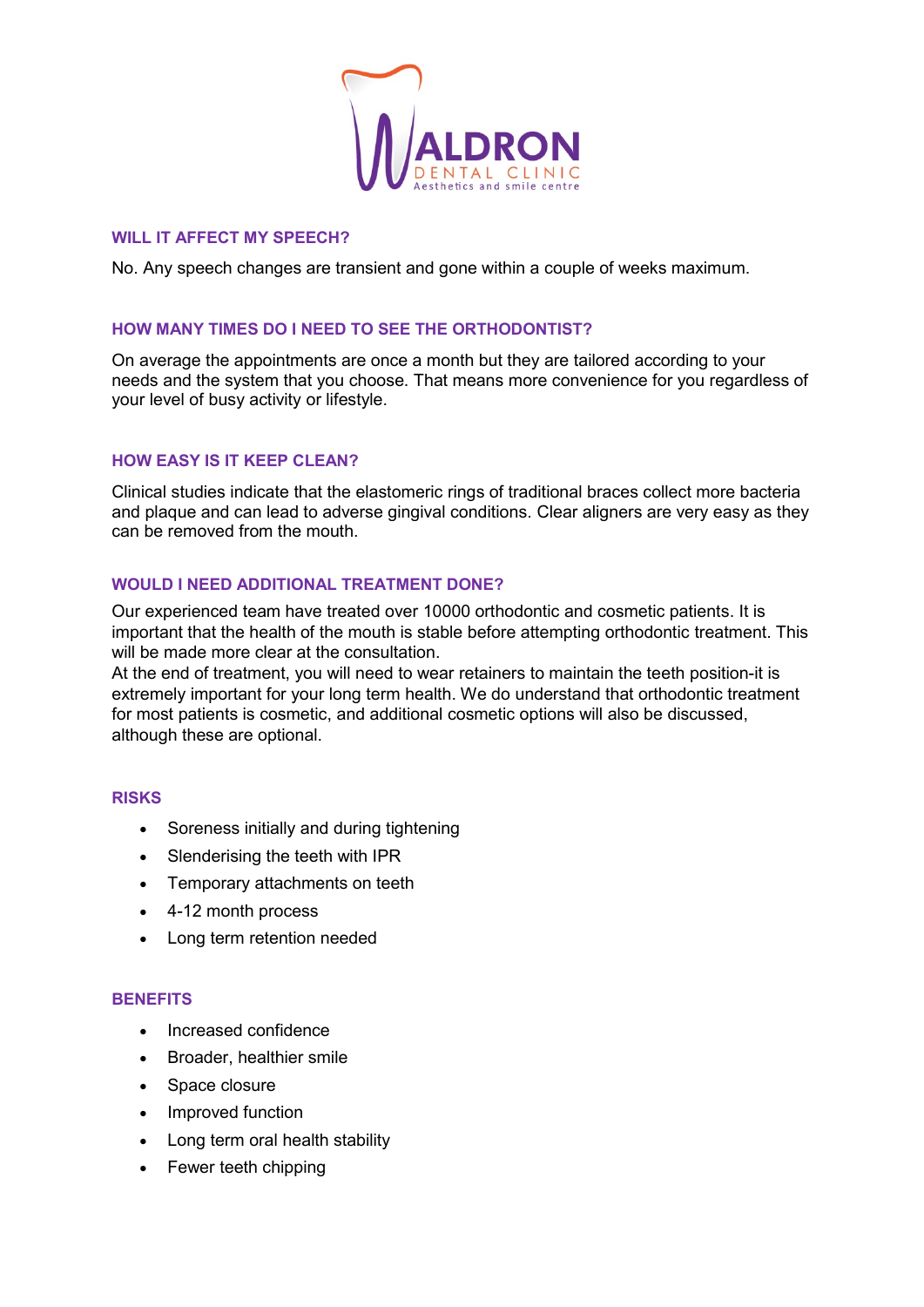

- Less comparative tooth wear
- Reduced periodontal concerns
- Reduced risk of cavities in such cases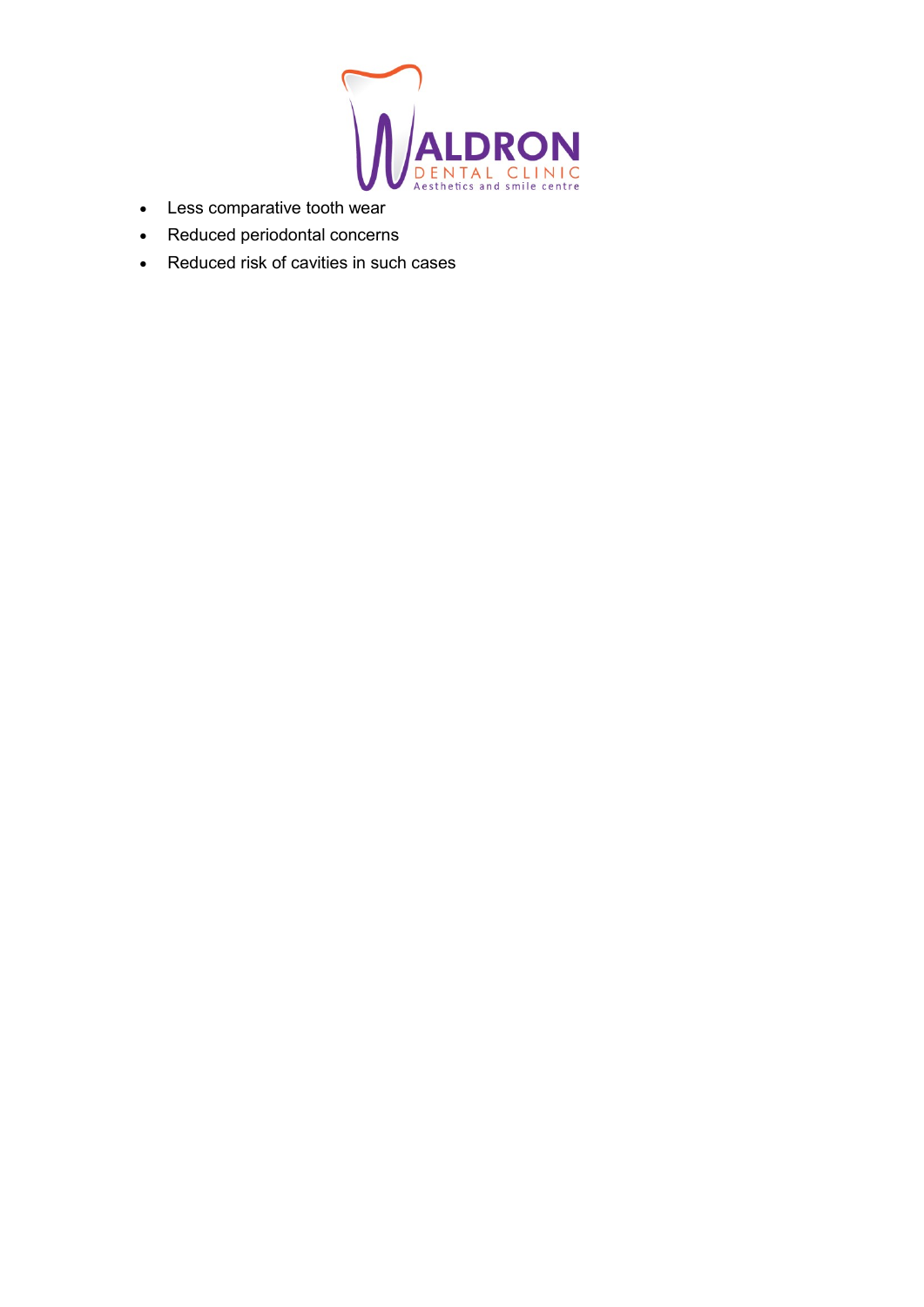

# CERAMIC DELTA FORCE BRACKETS



Delta Force offers convenience, especially if you're preparing for a big event when image will be important, like a wedding, family reunion, or job search. You might think it takes great force to move teeth quickly but, actually, it is just the opposite. This proven method involves along a specially designed arch wire to comfortably produce results in the teeth that show when you smile. In addition, Delta Force requires fewer surgery visits, about one every 30 days, so you save time and money.

Our delta brackets are uniquely designed to reduce friction and therefore will safely reduce the treatment time by almost half.

Delta Force Technology gently allows for movement of the roots of the teeth towards their final position from the onset of treatment, thus completing treatment from weeks to months, and even weeks for those lucky few whose alveolar bone responds really well to treatment.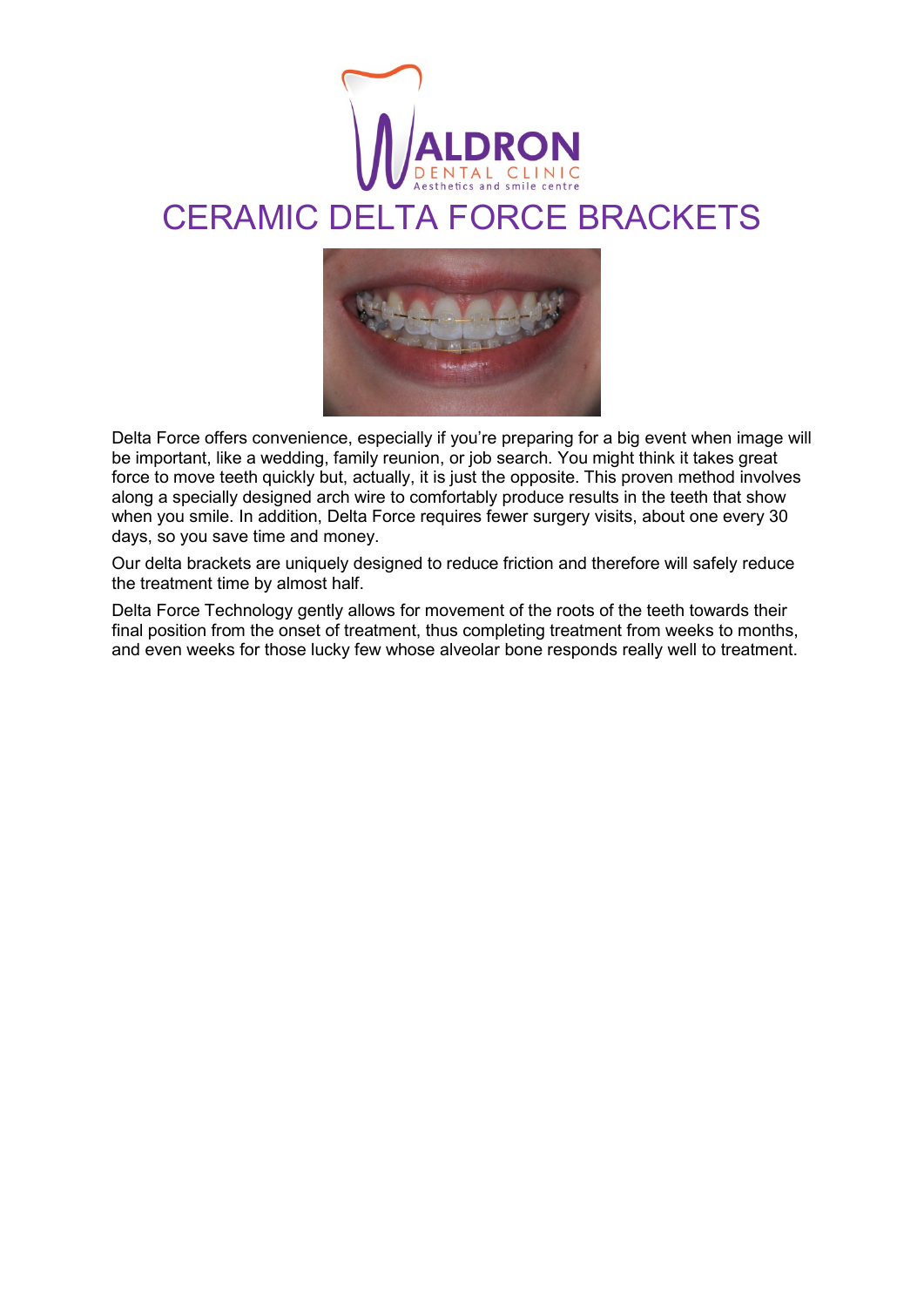

# DAMON SELF-LIGATING BRACKETS



With its small, low-profile design, self-ligating are virtually unnoticeable, making them perfect for patients of any age who are looking for the confidence and the freedom to smile on any occasion. This system utilises a unique clear brackets and tooth coloured wires that blend seamlessly with the surrounding tooth structure. This system does not require elastics to be placed on the brackets, thus improving aesthetics during treatment. Since self-ligating brackets uses tie less braces that don't need to be "tightened" and are gentle to the teeth and tissues.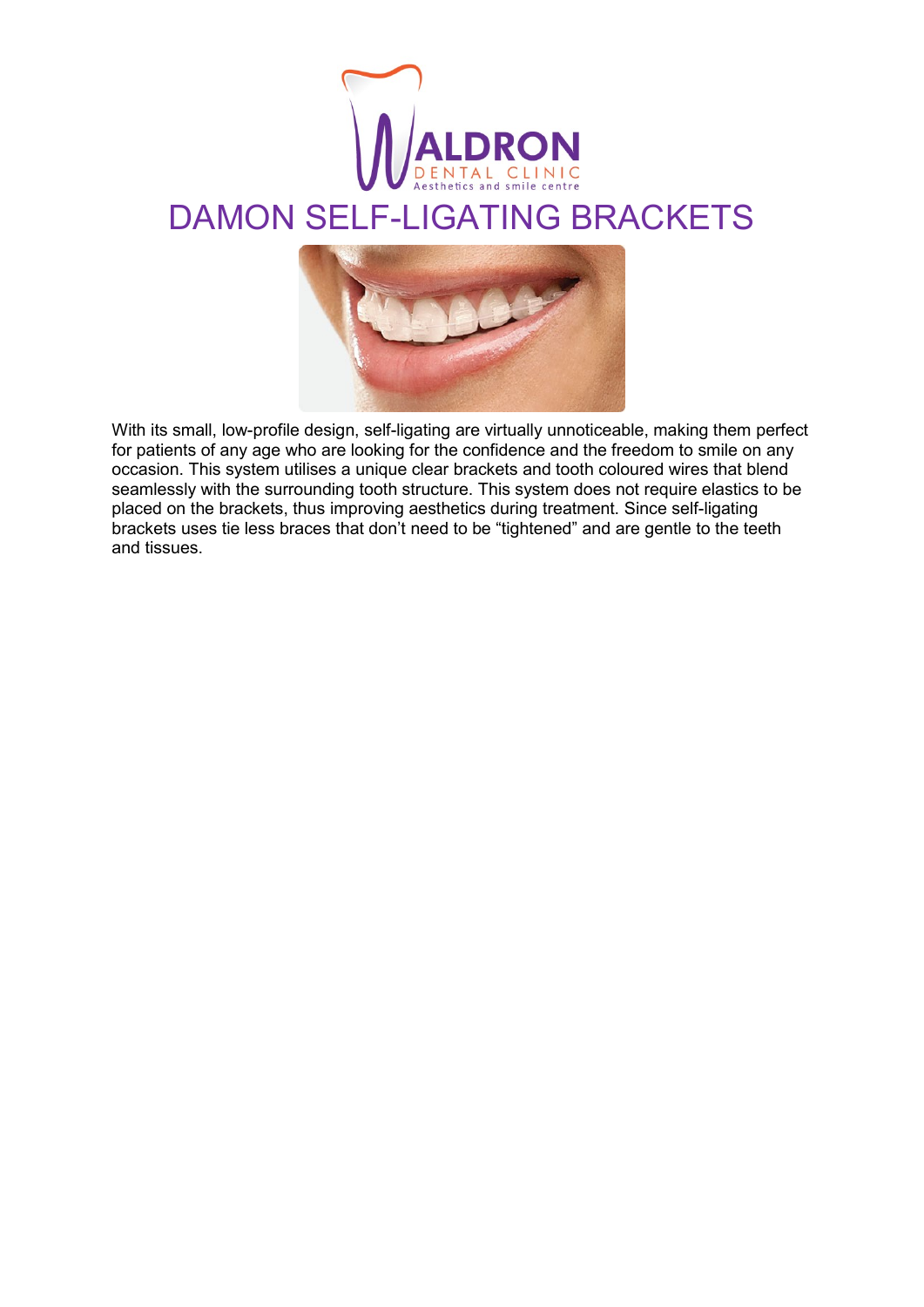



Metal Delta Force utilise a unique brackets and wires that can be fitted on the same day. You might think it takes great force to move teeth quickly but, actually, it is just the opposite. This proven method involves along a specially designed arch wire to comfortably produce results in the teeth that show when you smile. In addition, Delta Force requires fewer surgery visits, about one every 30 days, so you save time and money.

Our brackets are uniquely designed to reduce friction and therefore will safely reduce the treatment time by almost half.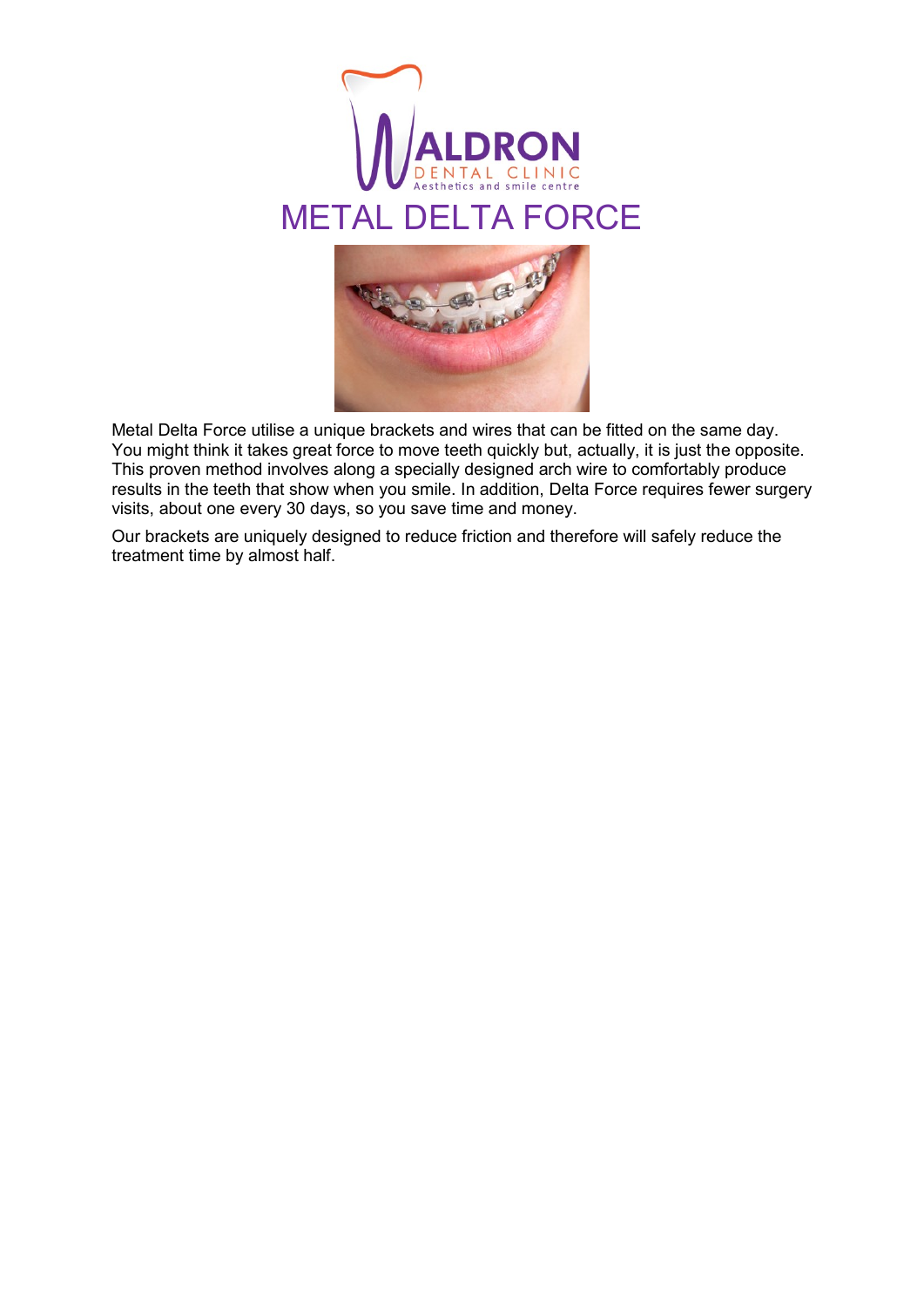

# CLEAR ALIGNERS/ INVISALIGN



## WHAT IS **IT?**

The clear aligners are designed are designed to straighten your teeth discreetly with a series of custom moulded aligners.

## HOW IT WORKS

Clear Aligners are the "Near invisible" way to straighten your teeth without wearing conventional metal braces. Clear Aligners uses a series of clear, removable custom-made aligners to move your teeth, because you remove your aligners before you eat and drink, there are no food restrictions or problems with flossing or brushing. This technology is also more comfortable, avoiding the mouth abrasions that can be caused by the metal and wires of conventional braces.

The process for clear aligners takes between 6 and 12 months, this is all depending on how many aligners you will need for you to reach your desired smile.